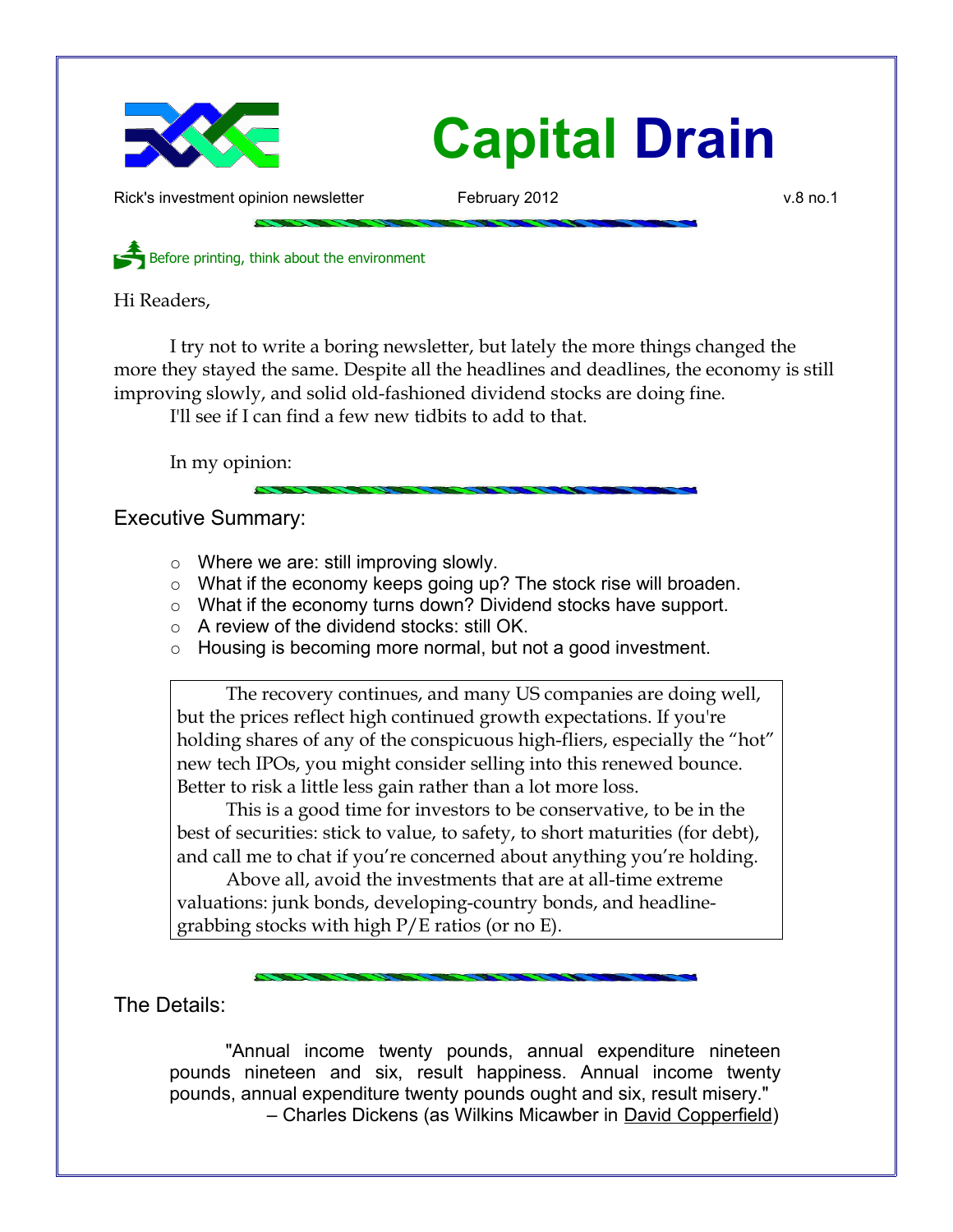Job openings in the U.S. increased in December by the most in almost a year, showing employers are gaining confidence the economy will keep growing in 2012.

The number of positions waiting to be filled climbed by 258,000, the biggest gain since February 2011, to 3.38 million... Payrolls increased by 243,000 workers last month after a 203,000 gain in December, and the jobless rate fell to 8.3 percent, a three-year low...

"The labor market is gaining traction," said Henry Mo, an economist at Credit Suisse in New York. "The overall economy is doing well considering we have had a lot of drawbacks from overseas, including the European debt crisis."[1](#page-1-0)

I see that more more news outlets are talking about the recovery, so I won't belabor the point. There are still risks, but recovery is happening.



New unemployment claims keep falling, so the job market is returning to a more normal level of new layoffs. It's not yet at a normal level of hiring; there are roughly four job seekers per available job.



Both the proprietary Conference Board's and the Philadelphia Fed's public Leading Economic Indicator indices are rising steadily. These look at more factors, and their strength is very encouraging.

<span id="page-1-0"></span><sup>1</sup> Bob Willis, "U.S. Job Openings Rise by Most in Almost a Year in Recovery Sign: Economy," Bloomberg.com, 7 Feb 2012, Bloomberg L.P., 15 Feb 2012 <http://www.bloomberg.com/news/2012- 02-07/u-s-job-openings-rose-to-3-38-million-in-december-in-sign-of-confidence.html>.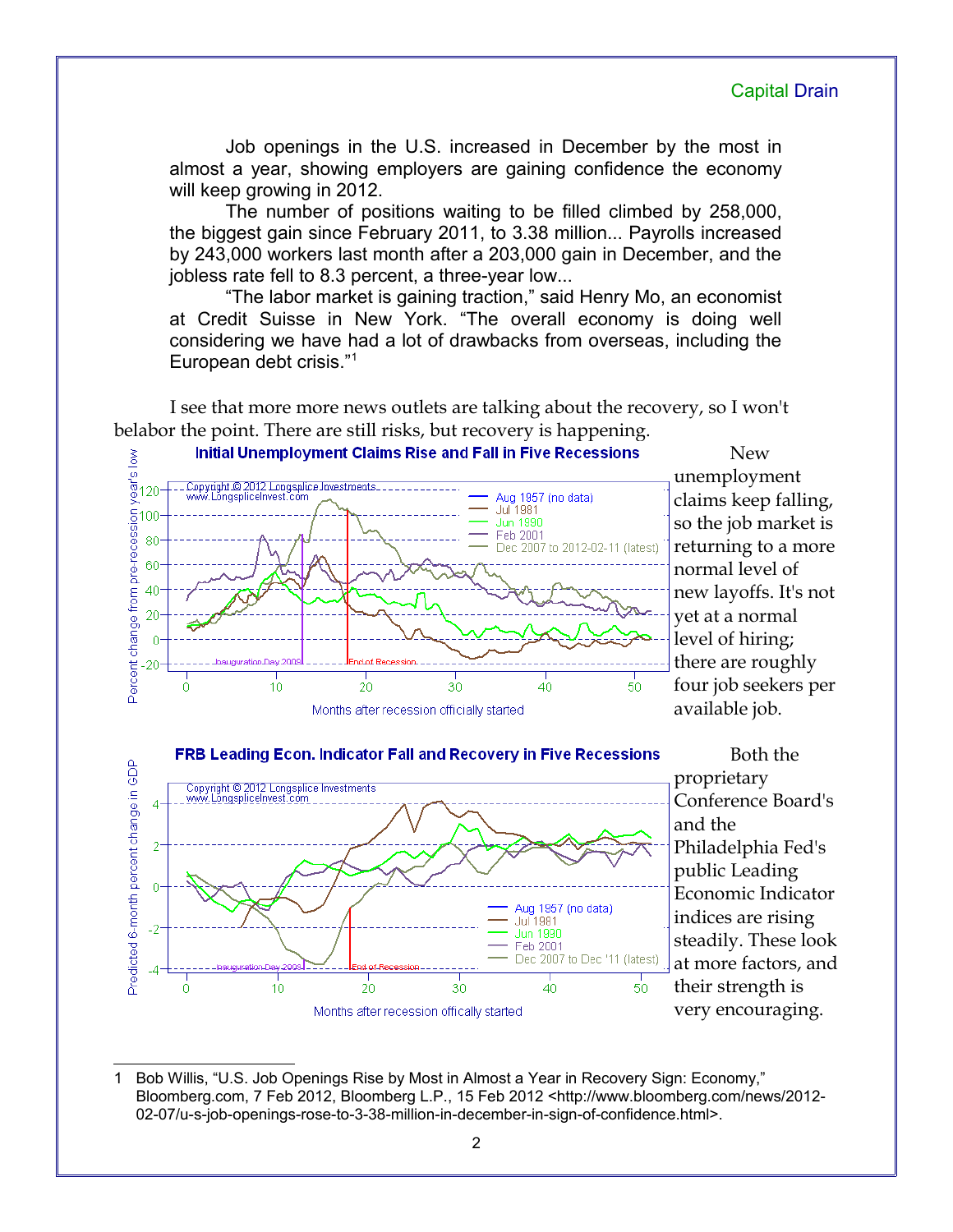

Economic growth comes mostly from consumer spending, and consumer spending comes from consumer earnings. The aggregate earnings of the US workforce are back up to well above the pre-recession

Aug

 $\overline{30}$ 

y<sup>7981</sup> Feb 2001

 $40$ 

Dec 2007 to Jan '12 (latest)

50

level, although population growth means that the per-capita earnings are still low but recovering. Still, more earnings are there, feeding the virtuous cycle of growth.

Copyright © 2012 Longsplice Investments<br>www.LongspliceInvest.com

 $10$ 

10

6

ſ.

Percent 8

The official unemployment rate (people not working but actively looking) is starting to improve steadily. Note, however, that the absolute level is still higher than even the worst of the '57, '90, or 2001 recessions. We





 $\overline{20}$ 

Counting all un- and underemployed workers, the picture is starker. About 15% of the workforce are unemployed, part-time but want to be full-time, or have stopped looking because there aren't jobs available. Don't

#### Capital Drain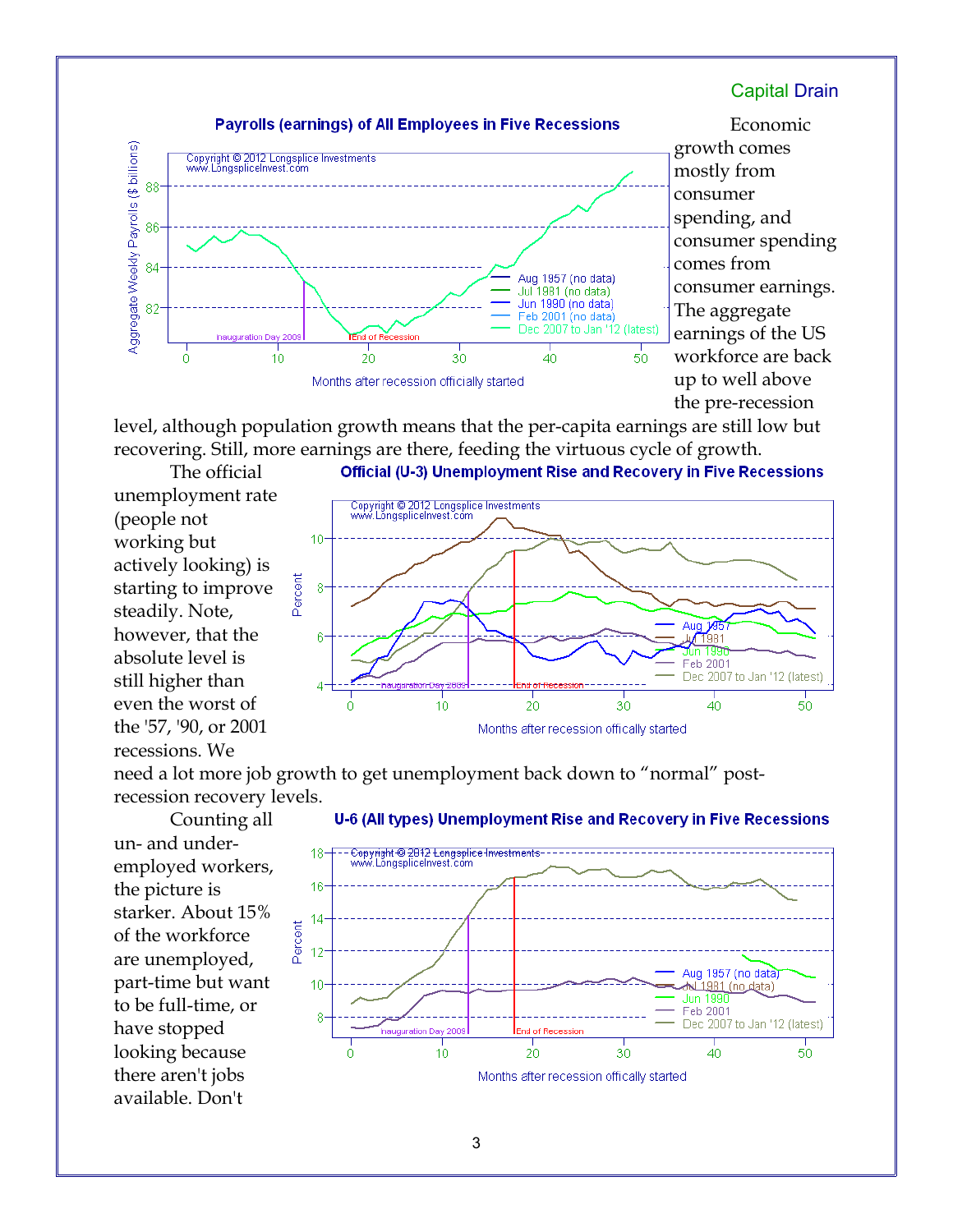judge the latter too harshly; employers can be and are being picky with new hires. Even a highly competent, skilled worker can be completely uninteresting to hiring managers if his or her skills aren't a perfect fit for an opening, and more perfect applicants are available.

That's where we are. Now what?

In particular, with the stock market back up to roughly pre-recession levels, are stock prices too high, too low, or already just right (meaning no significant rise still expected)?

I know that you know that I know that *I don't know*. Right? Still, I can look at the odds and form opinions.

One stock market saying is that "Bull markets climb a wall of worry." Analytically, there are always good reasons to be concerned, but usually most of the bad potential problems get sidestepped or solved gracefully. There are certainly good reasons to be concerned now. I think, though, that the Europeans will get through their debt crisis without a disaster (Greeks see that differently of course), and we will probably continue our recovery and reach a cyclically healthy level to deal with our own debt. The Fed is probably completely capable of preventing inflation once our recovery speeds up. (See the [November 2010 newsletter,](http://www.longspliceinvest.com/CapDrain/CapDrain_v6n4.pdf) pages 3-5, for a detailed discussion.)

China seems able to handle their economic balancing act; Syria really does not affect us much economically; Iran is proud and stubborn but not stupid and probably won't create any long-term crisis; North Korea is relatively quiet.

In short, all the concerning things that you've already read about are probably not going to derail a recovery. Any real surprises might, but those are things we truly don't know about yet.

I tend to be pessimistic during Bull markets; they go up and I worry, just as the saying goes. In this case, I have enough confidence to stick with the dividend stocks that I've been with for the past 15 months, but not so much that I want to expand into the stocks that are more sensitive to the economy's ups and downs. Optimists may rush in now, and they may not be wrong. I'm happy being more conservative (in my investments).

Keep in mind, this is an election year. There is one faction which wants to paint the current administration as a failure, and to do so they've necessarily been poohpoohing the apparent recovery. I do not agree with them.

If things go really well, the Federal Reserve will eventually start raising interest rates. Even if things go badly, someday they'll have to get better. When that happens, all bonds will start taking capital losses: as the interest rates rise, the prices of bonds fall to equalize old bonds with newly-issued ones. The risk/reward ratio right now in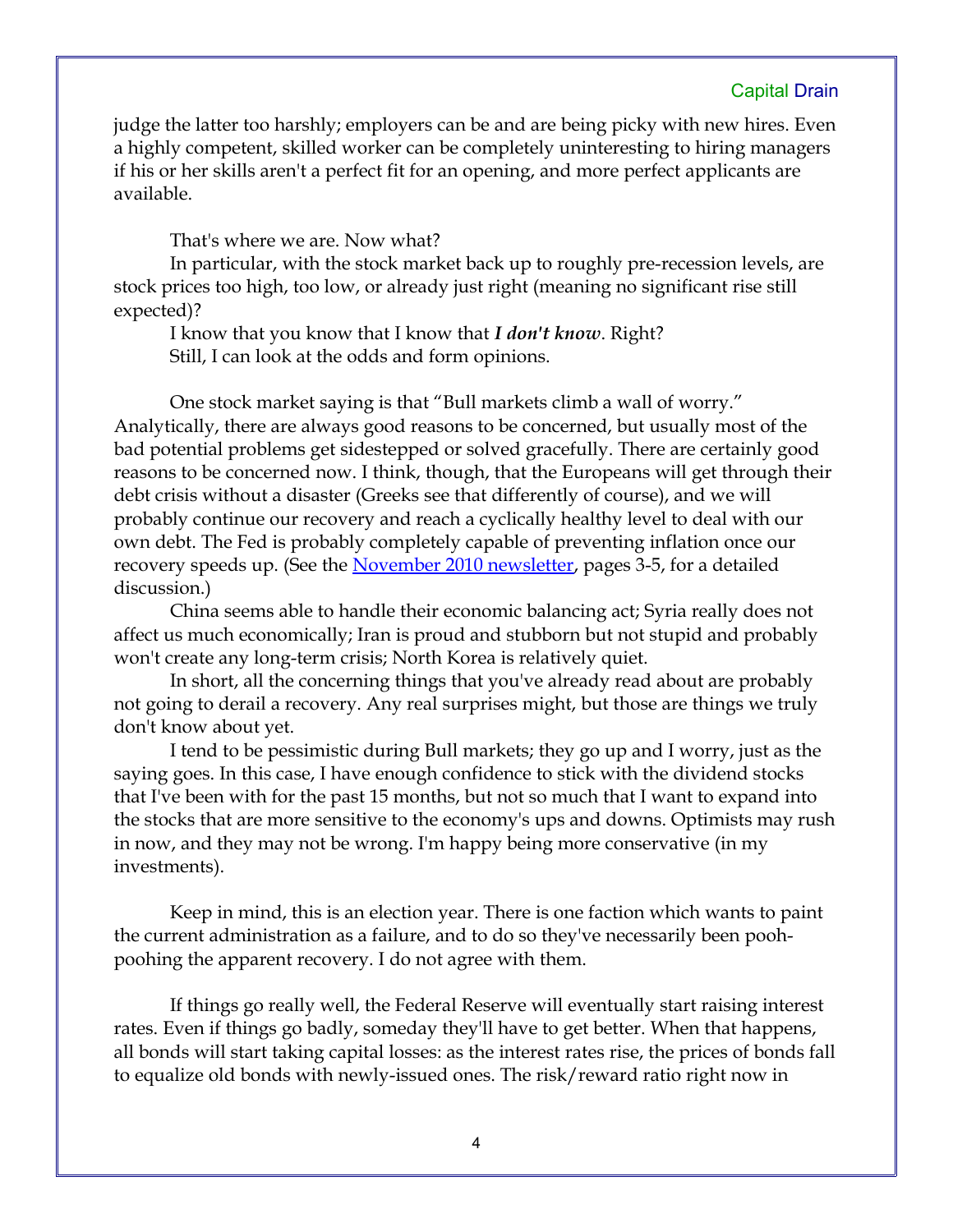Treasury bonds is horrible: almost no yield, insignificant chance of lower rates, and a guarantee of higher rates eventually. I'm not interested.

Corporate bonds yield more, but again they have the risk of rising Treasury rates, which tends to raise corporate rates as well. If the recovery is uneven or just slow, some of those companies could get into trouble and the bonds could be downgraded and lose value. It's complicated and I'm not interested.

Looking at the other side, if something tips the economy back into recession or negligible growth, then what? Again, bonds have little to offer. Adept market-timers may be able to catch the capital gains of falling rates, but it's tricky. Stocks that depend on earnings growth for share-price growth will also likely be hit hard.

We're back where I started: I'm sticking with strong companies with strong earnings even in the recession, which are paying attractive dividends from a fraction of those earnings. I think they have the least downside if there's an economic problem, they participate (if unexcitingly) in economic improvements, and they pay a better return than you can get anywhere else except high-yield bonds. They're a safe place to wait and watch.

Gold remains the favorite for people who expect runaway inflation or systemic collapse. I expect neither, and if neither happens then gold will probably continue its sporadic fall.

'Examining 250 properties around the U.S., and going through close to 40 client files to project the financial impact of owning real estate versus liquidating it, Arzaga, an adjunct professor in personal finance at the University of California at Berkeley, found that, "100 percent of the time it was better to rent, rather than own." '[2](#page-4-0)

I still have no interest in housing as an investment.

It's true that some metrics are picking up: new construction is up, existing home sales volumes are up, in some areas the prices have stopped falling.

However, new construction is mostly apartment buildings for new renters. Sales are rising, but in most areas prices are dropping faster. The areas with stable prices are the areas with stable employment for professionals, like inside the DC Beltway, San Francisco, and core Silicon Valley. Even the fringes in good areas are still falling.

Meanwhile, the banks are still foreclosing on literally hundreds of thousands of houses. This can only be a drag on the market. The longer unemployment stays high, the more un- or under-employed homeowners will have to give up.

<span id="page-4-0"></span><sup>2</sup> Lou Carlozo, "Rich Arzaga owns a luxury home in San Ramon, California, but he's not betting on it as an investment," Reuters.com, 15 Feb 2012, Thomson Reuters, 16 Feb 2012 <http://www.reuters.com/article/2012/02/15/us-housing-americandream-idUSTRE81E1LG20120215>.